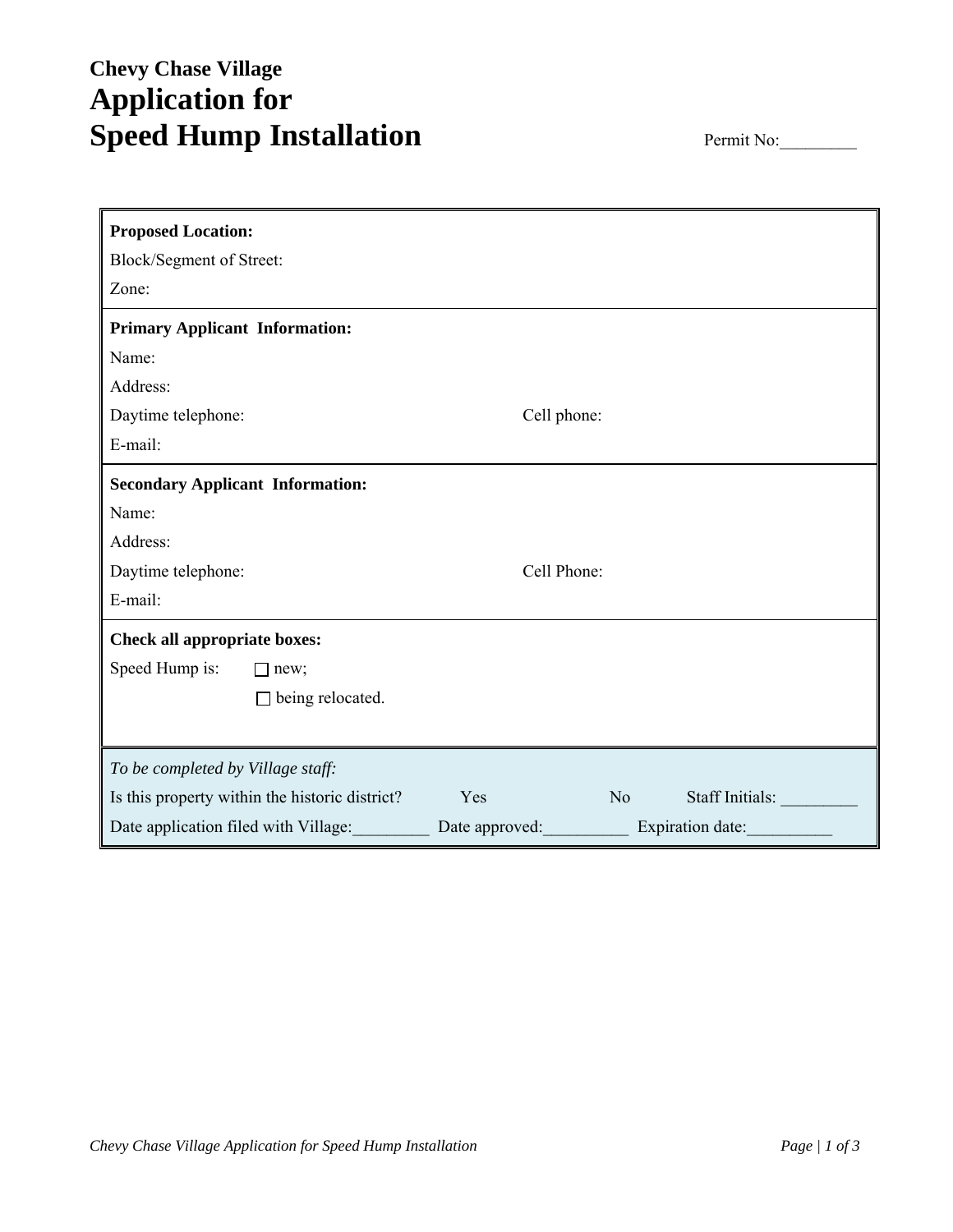## **Guidelines for Location of Speed Humps**

Village Policy states that any residents requesting installation of speed hump(s) must first file a request with the Village office.

Speed Hump installation is determined by: (1) length of a block or street segment and absence of other traffic calming devices, (2) volume and speed of traffic traversing the segment or block, (3) support of abutting households. Please refer to the illustration below for an example of these components.

#### *(1) Length of Street*

Humps may not be installed along blocks or segments of streets less than 600 feet in length or less than 400 feet at locations lacking sidewalks. A block less than 600 feet may qualify if a continuation of its street extends beyond the block's intersection. For example, a 500 foot long block may qualify if it is included with a 100 foot segment of the next block along the same street.

Humps may not be installed within 150 feet of an intersection, near a curve or a hill that obstructs a driver's view of a hump or pedestrians from less than 200 feet, on slopes having grades exceeding eight percent, or wherever they would abut or obstruct driveways, fire hydrants, storm grates, or water valves. More than one hump may be installed where the designated street segment allows at least 300 feet between humps.

A proposed road segment may not include other traffic calming devices such as stop signs or speed humps installed earlier.



*Example:*